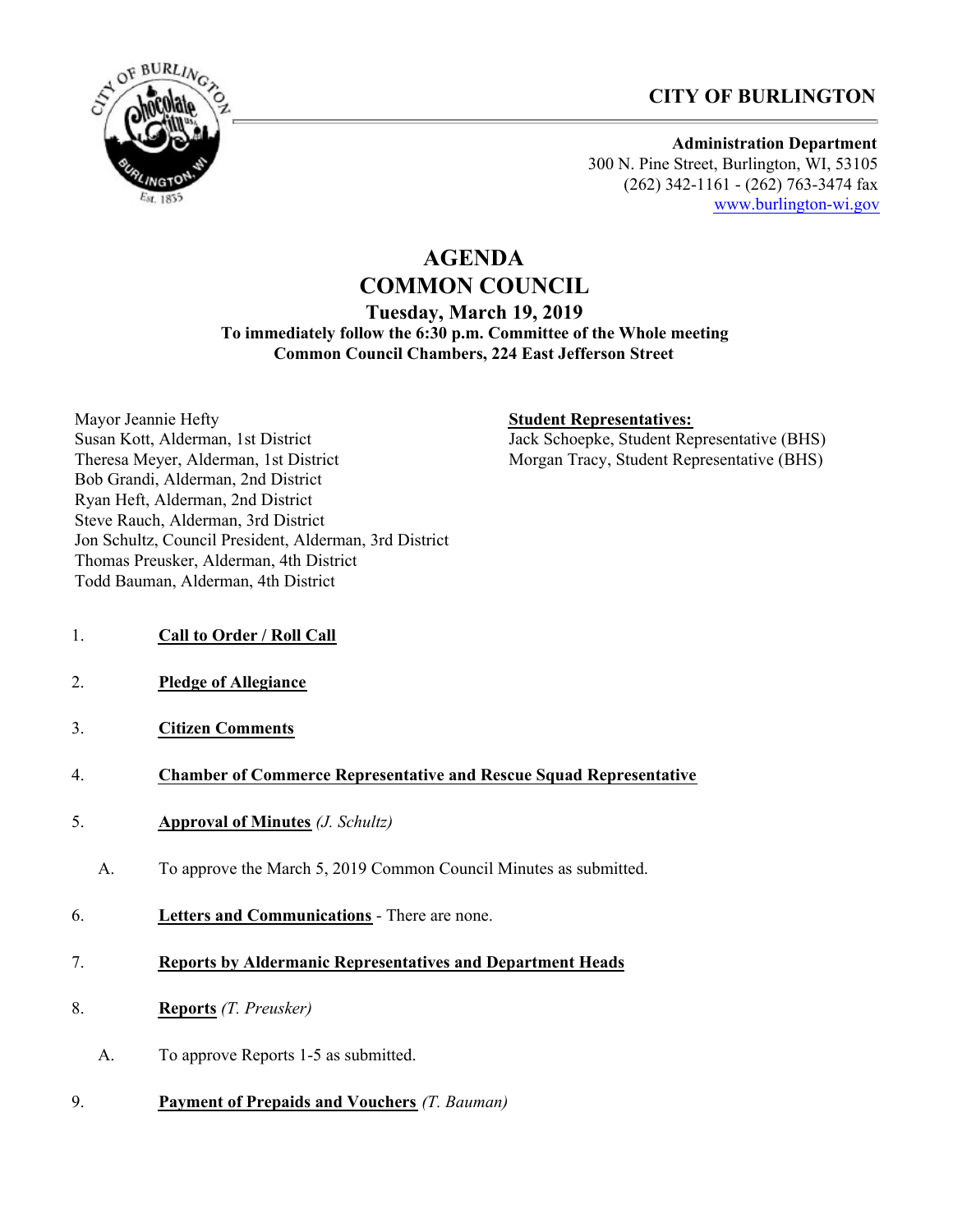### A. To approve the Prepaid and Voucher list for bills accrued through March 19, 2019:

| Total Prepaid:      | \$198,392.42     |
|---------------------|------------------|
| Total Vouchers:     | $\$\,167,606.99$ |
| <b>Grand Total:</b> | 8 365,999.41     |

### 10. **Licenses**

- A. To approve Operator's Licenses as submitted. *(S. Kott)*
- B. To approve an amendment to the "Class B" Liquor License premise description for the Mercantile located at 425 N. Pine Street. *(T. Meyer)*

# 11. **Special Events** *(B. Grandi)*

A. To approve a Special Event Application from Jennifer Young to host "Tinkergarten" classes at Echo Park.

### 12. **Appointments and Nominations** *(R. Heft)*

- To appoint Brenda J. Belot as an Election Inspector, term expires 12/31/2019.

# 13. **PUBLIC HEARINGS:**

- A. To hear comments from the public regarding providing permanent zoning for property located at 1063 Spring Valley Road as part of an annexation request by Gary and Heather Kellermeier. *(S. Rauch)*
- B. To hear comments and concerns regarding a rezone request for property located at 157 S. Pine Street. *(J. Schultz)*

### 14. **RESOLUTIONS:**

- A. **Resolution 4936(38)** To approve Task Order Number 108, with Kapur and Associates, for Engineering Services regarding the City of Burlington Municipal Landfill. *(T. Preusker)*
- B. **Resolution 4938(40)** To approve a Task Order Number One with Ayres Associates to Update the Comprehensive Outdoor Recreation Plan. *(T. Bauman)*
- C. **Resolution 4939(41)** To approve a Task Order Number Two for Ayres Associates for Design and Construction Management Services for Riverside Park Improvements. *(S. Kott)*
- D. **Resolution 4940(42)** To approve Change Order Number 1 for Well #11 Radium Compliance Improvements. *(T. Meyer)*
- E. **Resolution 4941(43)** To approve a Work Order with Baxter & Woodman, Inc. for Preparation of an Adaptive Management Plan. *(B. Grandi)*

### 15. **ORDINANCES:**